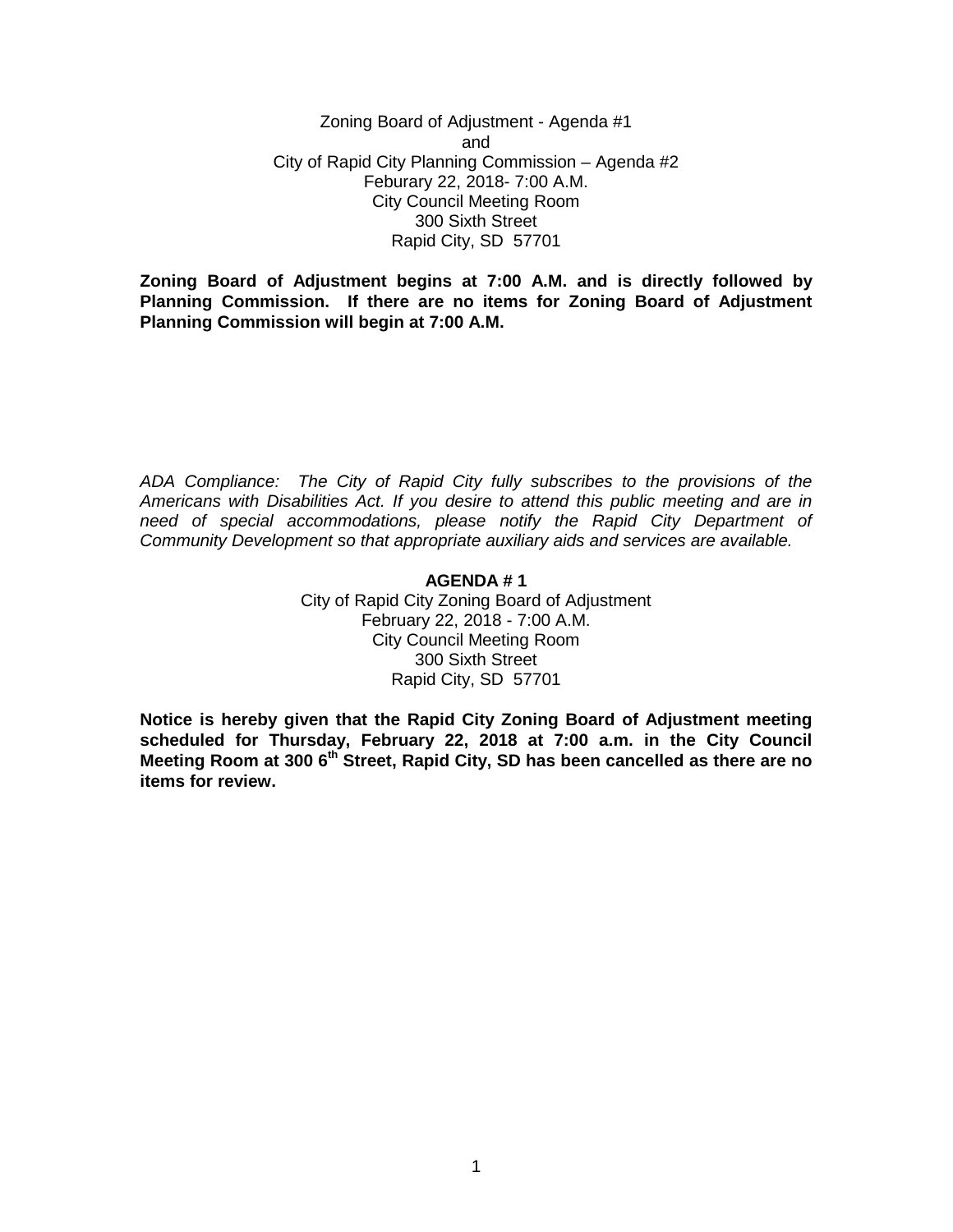*ADA Compliance: The City of Rapid City fully subscribes to the provisions of the Americans with Disabilities Act. If you desire to attend this public meeting and are in need of special accommodations, please notify the Rapid City Department of Community Development so that appropriate auxiliary aids and services are available.*

### **AGENDA # 2**

City of Rapid City Planning Commission February 22, 2018 - 7:00 A.M. City Council Meeting Room 300 Sixth Street Rapid City, SD 57701

SOME OF THE ITEMS ON THIS AGENDA ARE SUBJECT TO A PUBLIC HEARING *OR CONSIDERATION BY THE RAPID CITY COUNCIL FOR FINAL ACTION. PLEASE CONTACT THE DEPARTMENT OF COMMUNITY DEVELOPMENT STAFF FOR INFORMATION REGARDING THE DATE ANY PARTICULAR ITEM MAY BE CONSIDERED BY THE CITY COUNCIL.*

#### **Consent Calendar**

**The following items have been placed on the Consent Calendar for action to be taken on all items in accordance with staff's recommendation by a single vote. Any item may be removed from the Consent Calendar by any Planning Commissioner, staff member, or audience member, for separate consideration:**

### **---CONSENT CALENDAR---**

- 1. Approval of the February 8, 2018 Planning Commission Meeting Minutes.
- 2. No. 18RZ001 Meadowwood Subdivision

A request by Dana Forman of KLJ for South Dakota Game Fish and Parks to consider an application for a **Rezoning from Low Density Residential District to Public District** for property generally described as being located northwest of the intersection of Knutson Lane and Sturgis Road.

\*3. No. 18PD001 - Meadowwood Subdivision

A request by Dana Forman of KLJ for South Dakota Game Fish and Parks to consider an application for a **Final Planned Development Overlay to allow an indoor and outdoor archery and air gun range in the Public District** for property generally described as being located northwest of the intersection of Knutson Lane and Sturgis Road.

*The Rapid City Planning Commission's action on this item is final unless any party appeals that decision to the Rapid City Council. All appeals must be submitted in writing to the Department of Community Development by close of business on the seventh full calendar day following action by the Planning Commission.*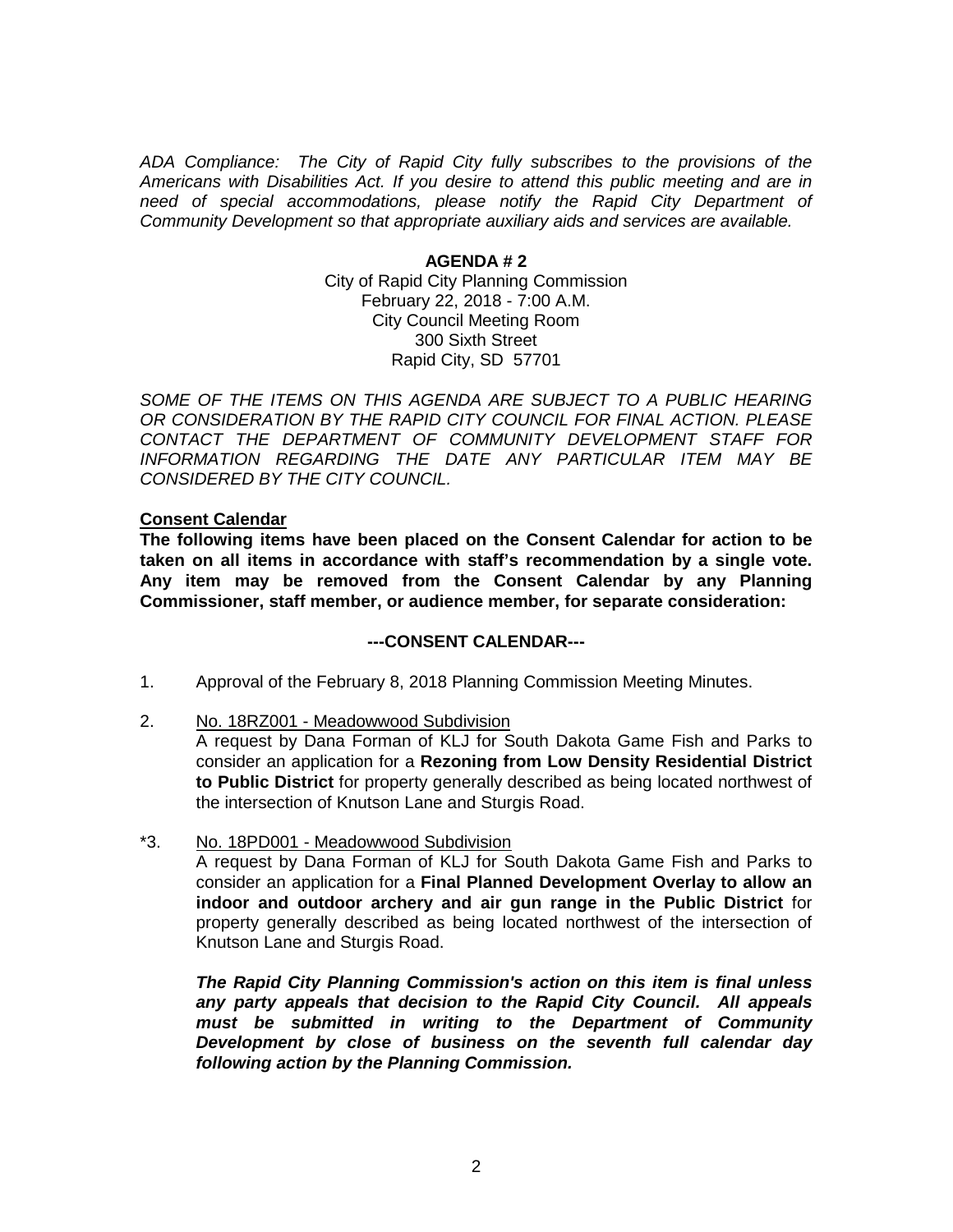\*4. No. 18UR001 - Original Town of Rapid City

A request by Wyss Associates for Don Van Etten of Passages Womens Transitional Living to consider an application for a **Conditional Use Permit to allow a group home** for property generally described as being located southwest of the intersection of Denver Street and North 1st Street.

*The Rapid City Planning Commission's action on this item is final unless any party appeals that decision to the Rapid City Council. All appeals must be submitted in writing to the Department of Community Development by close of business on the seventh full calendar day following action by the Planning Commission.*

5. No. 18PL003 - Rushmore Center

A request by FMG Engineering for Peco Kid LLC to consider an application for a **Preliminary Subdivision Plan** for proposed Lots A and B of Lot 3 of Tract C of Rushmore Center, property generally described as being located east of Luna Avenue, south of Rushmore Crossing.

- 6. 18TP002 Acknowledge the 2017 Traffic Count Book
- 7. 18TP006 Acknowledge the I-90 Exit 61 to Exit 67 Corridor Study Final Report

# **---END OF CONSENT CALENDAR---**

# **---BEGINNING OF REGULAR AGENDA ITEMS---**

- 8. No. 17RZ040 Section 12, T1N, R7E A request by KTM Design Solutions, Inc for Maguire Services, LLC to consider an application for a **Rezoning from Park Forest District to Low Density Residential District** for property generally described as being located southeast of the intersection of Oak Avenue and Indiana Street.
- 9. No. 18RZ003 Original Town of Rapid City and portions of the Downtown Area A request by City of Rapid City to consider an application for a **Rezoning from General Commercial District to Urban Commercial District** for property generally described as being located east of 4th Street to South Dakota School of Mines Campus, south of railroad tracks north of Kansas City Street.
- 10. No. 18RZ004 Denmans Addition and Placer Subdivision A request by City of Rapid City to consider an application for a **Rezoning from High Density Residential District to Urban Commercial District** for property generally described as being located south of East St. Joseph Street between Maple Avenue and Birch Avenue.
- 11. No. 18RZ005 Ulland Outlot Revised A request by City of Rapid City to consider an application for a **Rezoning from Light Industrial District to Urban Commercial District** for property generally described as being located north of Main Street between East Boulevard and Maple Avenue.